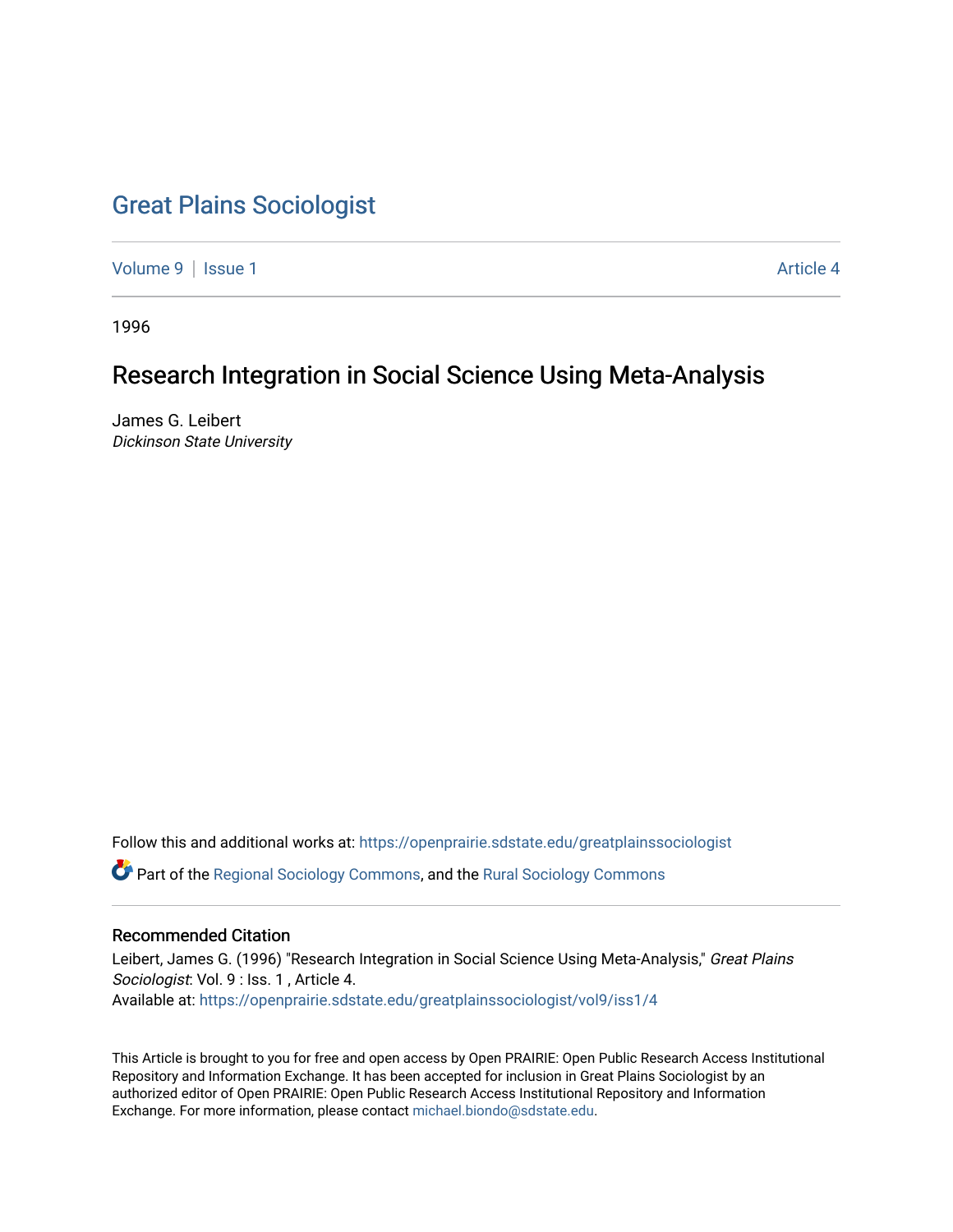Leibert: Research Integration in Social Science Using Meta-Analysis

# Research Integration in Social Science using Meta-analysis

James G. Leibert Dickinson State University

#### Abstract

Asa rigorous literature review meta-analysis allows researchers to look for relationships between the results of studies and the characteristics of those studies. This article examines some advantages of meta-analysis for social science such as the identification of: interactions, treatment effects, and the effect of research design as well as the problem of poor accumulation of evidence. A policies study example and a hypothetical voting study are used to highlight the value of meta-analysis to social scientists.

Poor accumulation of evidence is one of the major problems facing political science and the other social sciences. The American Political Science Association (APSA) has made an attempt to assess the state of political science through the books The State of the Discipline and The State of the Discipline II. The APSA was answering the question: Where are we? In this work many reviewers assessed the current state of research in each of the subfields of political science. The authors examined the research emphasis of each of the sub-fields, but they did not address the problem of poor accumulation of evidence within the sub-fields.

The technique of meta-analysis is an attempt to address the problem of poor accumulation of evidence. Meta-analysis strives to be an objective and statistically rigorous review of the literature.

Meta-analysis is a quantative literature review, and as such it is an improvement. Meta-analysis is a powerful tool, which allows researchers greater ability to study interactions, the effects of treatments, and the effects of research design to name but a few of its strengths.

46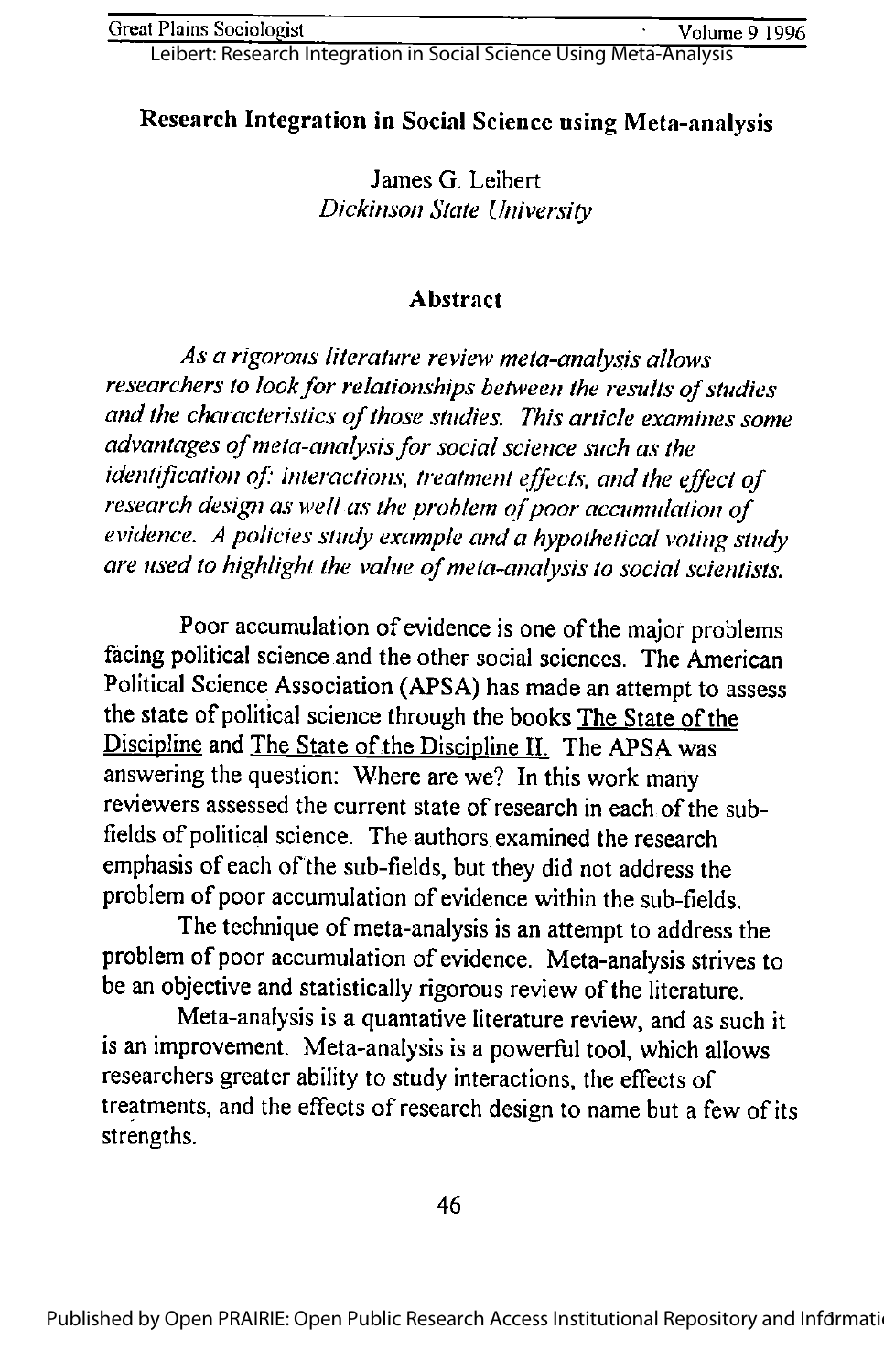The idea of data synthesis is not new. In agricultural studies researchers have been using certain types of synthesis techniques<br>researchers have been using certain types of synthesis techniques since the mid 1920's (Glass et al 1981, Wolf 1986, Rosenthal 1984). In 1976 Gene Glass introduced the techniques of "Meta-Analysis" as the culmination of this tradition of research synthesis (Glass 1976).

Meta-analysis offers the researcher many advantages in the analysis of data, which would not be present in a single study. This section will examine three of these advantages: First, meta-analysis allows the researcher to identify interactions. Next, meta-analysis can explain conflicting results. And finally, meta-analysis can assess the importance of research design (Glass et al 1981, Wolf 1986, Rosenthal 1984, Light 1984). As an example, these three advantages of meta-analysis can be employed to better understand general political phenomenon and specific questions concerning the role of party identification.

## Identification of Interaction:

There are generally two ways to identify interaction in a single study: 1- build tests of interaction into the research design, or 2- test for interaction using post hoc procedures. In the first case, the researcher who is able to set up an experiment has control over treatment and can use random assignment to test for any interaction. In the second case, the advantages and disadvantages of using post hoc procedures such as regression and other applications of the general liner model procedures are well known (Light, 1984). Meta-analysis is able to examine a large number of studies that are conducted in different areas, and with different populations. It allows a meta-analyst to make general statements about interactions as well as main effects (Glass et al 1981, Wolf 1986, Rosenthal 1984, Light 1984).

#### Explanation of Conflicting Results

In Political Science research oflen provides conflicting results, and a technique that will help us understand why the results from two good studies are in conflict would certainly be useful. By examining the characteristics of studies, meta-analysis can come to a greater understanding ofwhy the results of different studies are often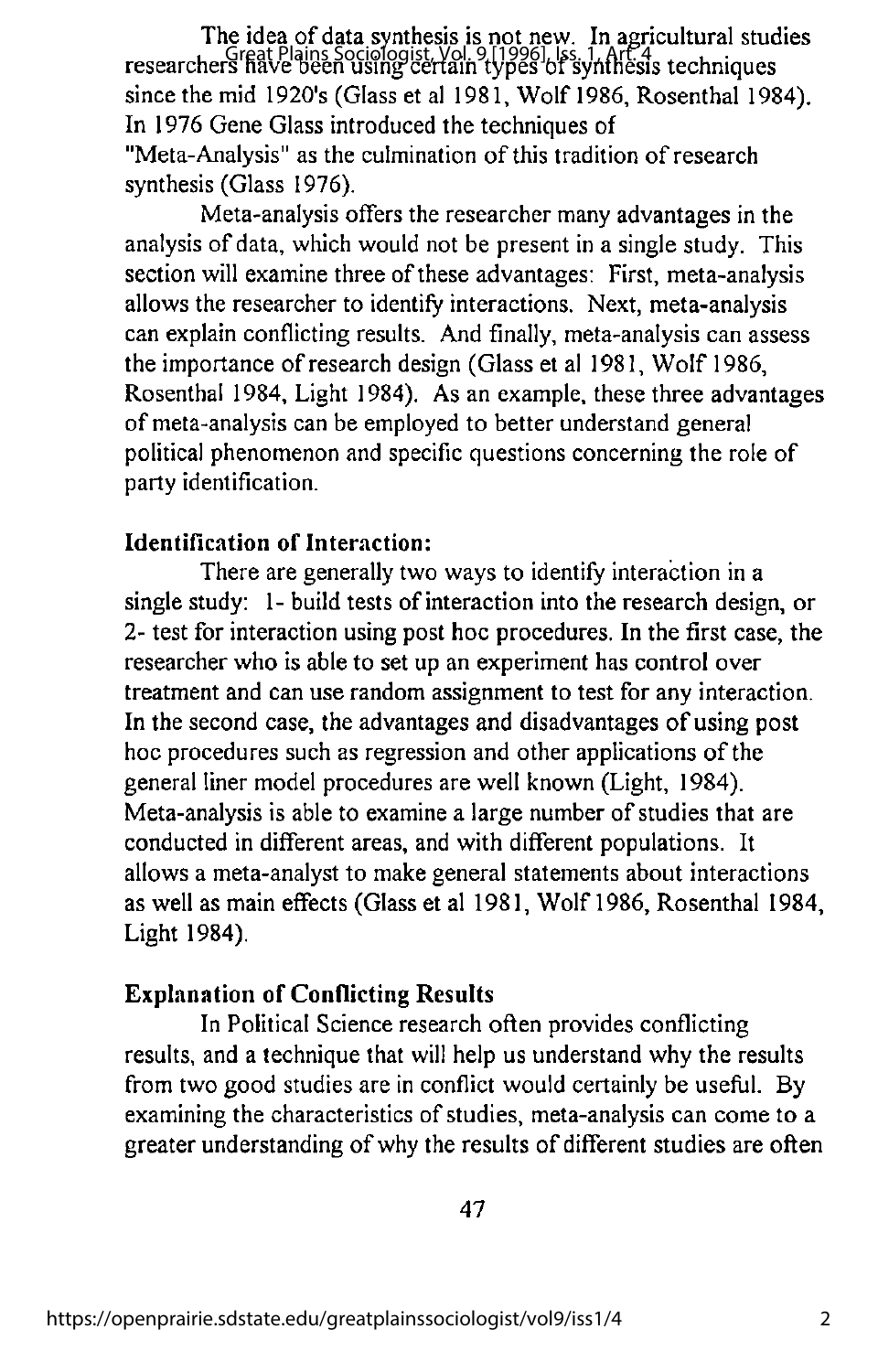in conflict. Meta-analysis allows researchers to better pinpoint where conflict originates among studies, and therefore it allows the Leibert: Research Integration in Social Science Using Meta-Analysis researcher to come to a better understanding of the conflict. Metaanalysis allows researchers to make an assessment of studies that is more focused than simply stating that study A is somehow superior to study B (Light 1979, Glass 1979, Glass et al 1981, Wolf 1986, Rosenthal 1984).

#### Importance of Research Design

Research designs can be seen as the structure and process through which the researcher attempts to measure the event or phenomenon. Any single study will only have one research design. We know from the Heisenberg Uncertainty Principle that any attempt to measure an object changes that object. It can be concluded that the research design will have an effect upon the results of the study regardless of the magnitude of that effect. Also, it may be possible that the research design has a greater impact upon the findings than does any single variable. However, the impact of a research design cannot be examined in a single study. The impact of different research designs can be explored through the use of Meta-analysis (Glass et al 1981, Wolf 1986, Rosenthal 1984, Light 1984).

# Policy Studies Example; Interaction Effects

A relevant example from the policy studies literature deals with the Head Start program. In 1968 Westinghouse Learning Corporation and Ohio State University conducted an evaluation of the Head Start program. The findings were released the next year, and were highly controversial. The Westinghouse-Ohio study found that Head Start had only a slight effect, and that was only on some measurements of achievement. These findings had a large impact upon policy and put supporters of the Head Start program on the defensive (Light, 1984).

A synthesis of the Head Start literature was conducted by J. W. Bissell. The main effects found by this synthesis were not dramatically different from those of the Westinghouse-Ohio study, but, Bissell was interested in the effects of interactions. This was what set her study apart from the Westinghouse-Ohio study. Bissell found that: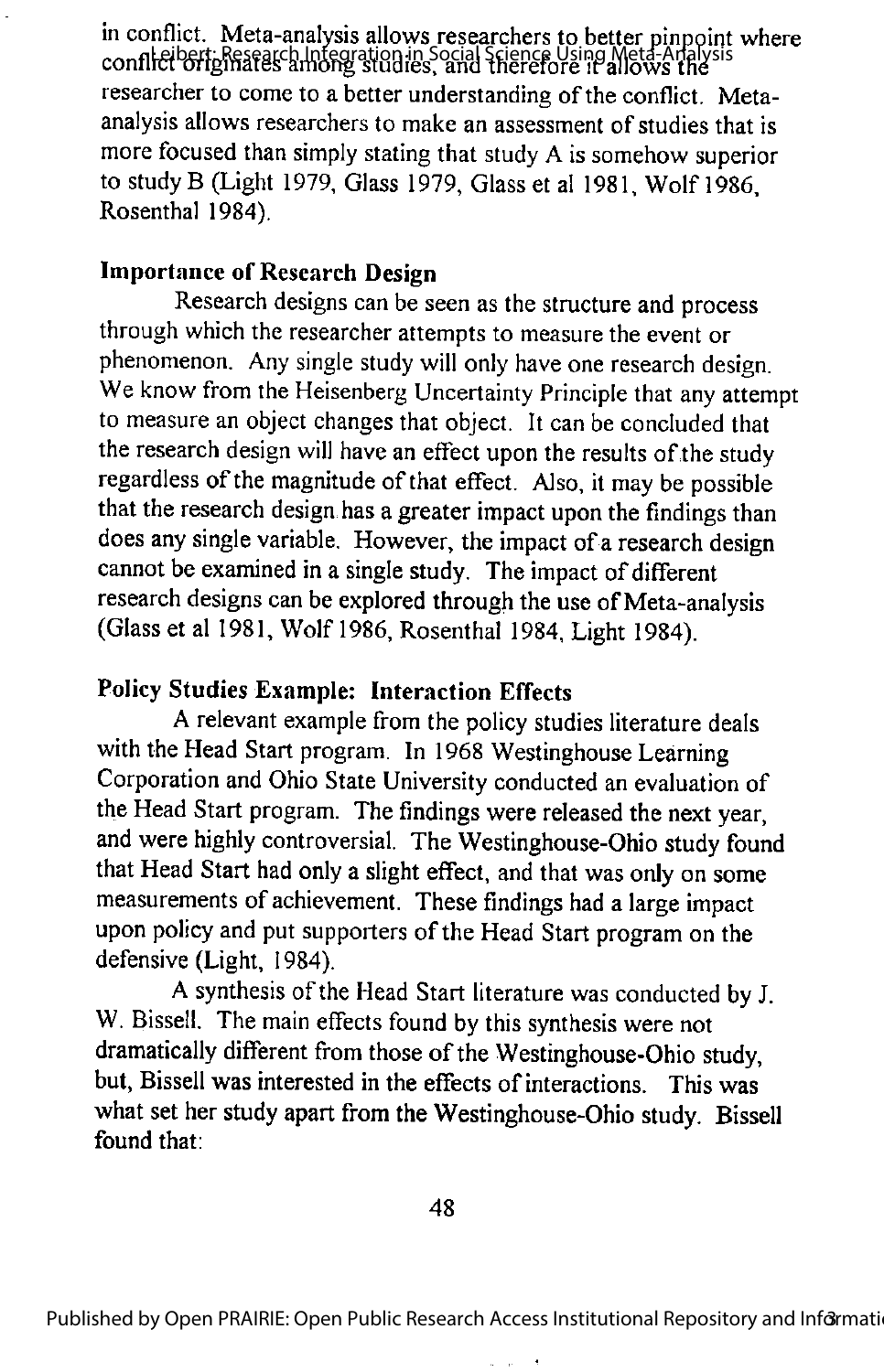"Directive, highly structured preschool programs tend to Great Plains Speichogist, Vol. 9 [1996], Iss. 1, Art. 4 with the more disadvantaged of the poor ... In contrast, nondirective, less-structured programs tend to be more effective with the fess disadvantaged of the poor children" (Light, 1984).

A reexamination of the Westinghouse-Ohio study found that the directors of the Head Start programs tended to favor the more open, less directed format with the poorest children. This fact coupled with the findings of Bissell's study helps to explain why the Westinghouse-Ohio study found that Head Start had little effect. When the two pieces of information are considered together it becomes clearer why the Westinghouse-Ohio study found little academic achievement in the Head Start programs (Light 1984).

The Westinghouse-Ohio study did not find the interaction between the background of the children and the programtype. It would have been difficult to find out this information because the initial study did not build this interaction effect into the research design. However, Bissell's synthesis was able to uncover this interaction by examining study characteristics as well as the results of the studies (Light 1984).

# Policy Studies Example: Explanation of Conflicting Results

The U. S. Department of Labor initiated studies to determine whether job training alone or "integrated services" were more effective in breaking a family's cycle of poverty. In order to examine this question several pilot programs were established, and the results of these programs were studied. The results from these pilot programs were in conflict. The Department of Labor was able to learn a great deal from the results of these studies, but the question of conflicting results still remained (Light 1984).

How can research synthesis produce more information from conflicting studies? Light argues that conflict should not be avoided, but should be embraced as conflict offers an opportunity to gain insights that would not be otherwise available. The following table represents two studies conducted on the question of whether job training or integrated services offer a better opportunity to break the cycle of poverty (Light 1984).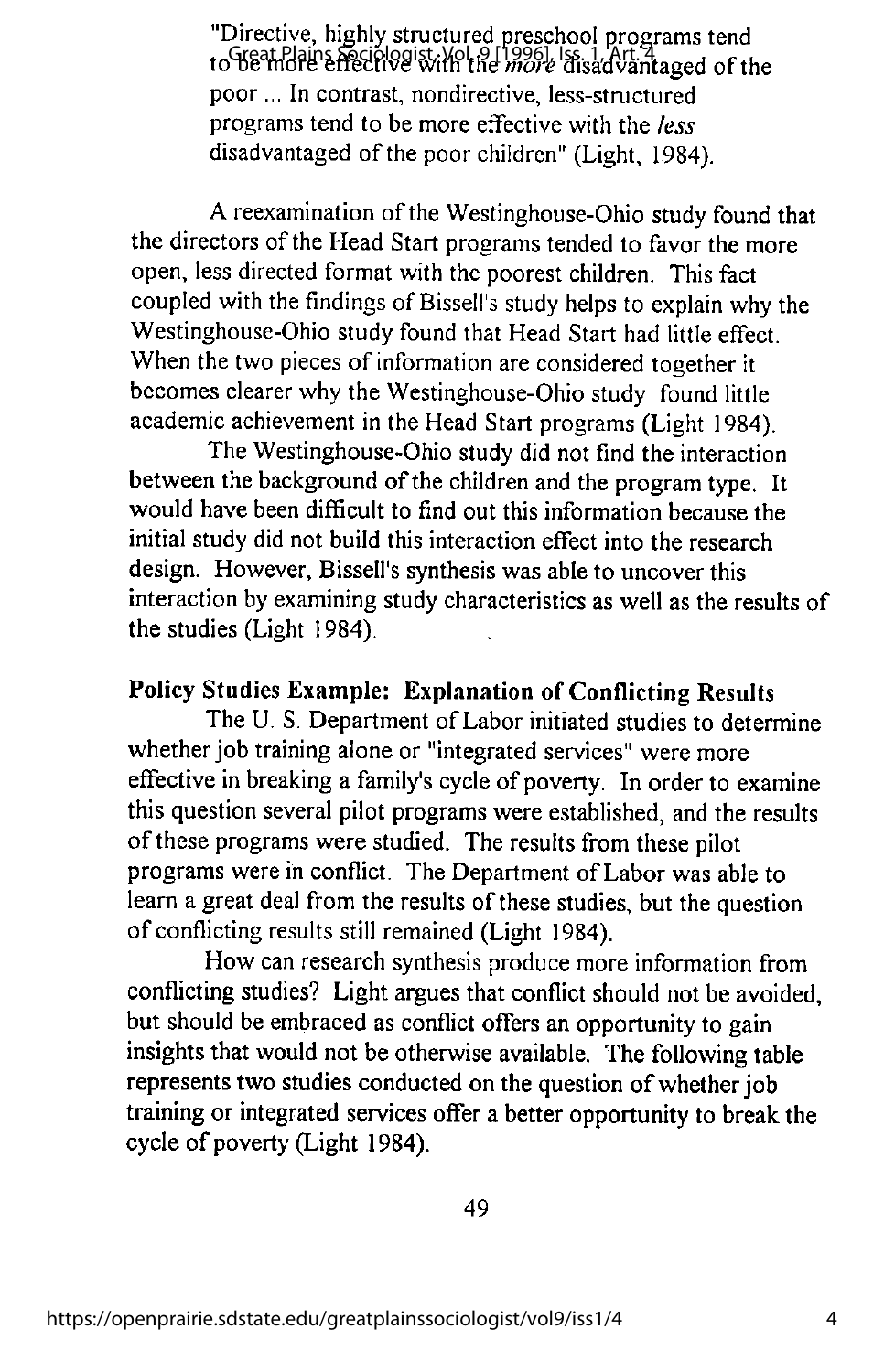From the following table it is apparent that in the first study integration is research Integration in Social Science Using Meta-Analysis<br>Integration services provided an average of 80 weeks of employment for the 40 people in the program, but job training provided only 70 weeks of employment for its 40 people. But, in the second study integrated services provided only 60 weeks

Table I: Policy Studies Example for Explanation of Conflicting Results

| Problem Set A       |            | Problem Set B | Overall Mean |  |  |  |
|---------------------|------------|---------------|--------------|--|--|--|
| <b>Study One</b>    |            |               |              |  |  |  |
| Integrated          | 90wks(30p) | 50wks(10p)    | 80wks(40p)   |  |  |  |
| job Training        | 50wks(20p) | 90wks(20p)    | 70wks(40p)   |  |  |  |
| <b>Study Two</b>    |            |               |              |  |  |  |
| Integrated          | 90wks(10p) | 50wks(30p)    | 60wks(40p)   |  |  |  |
| <b>Job Training</b> | 50wks(20p) | 90wks(20p)    | 70wks(40p)   |  |  |  |
|                     |            |               |              |  |  |  |

of employment while job training again provided 70 weeks. A closer look at the table will also reveal that this difference can be explained bythe different numbers of people within each cell. When the program type is well matched with the problem set the effectiveness of each program is maximized. The above difference probably would not have come to light through an individual study (Glass 1979, Light 1979, Light 1984).

# Policy Studies Example: Impact of Research Design

The Senate, when it was examining the relative costs of adding in-home health care to the list of items covered by Medicare, had the GAO gather studies on the relative merits of both programs. The GAO examined about thirty studies. One group of studies was generally case studies, which found that the costs associated with health care would go down if in-home health care was an alternative to hospital care. The second group of studies, generally quantitative, found that the cost of health care would go up. The second group of

50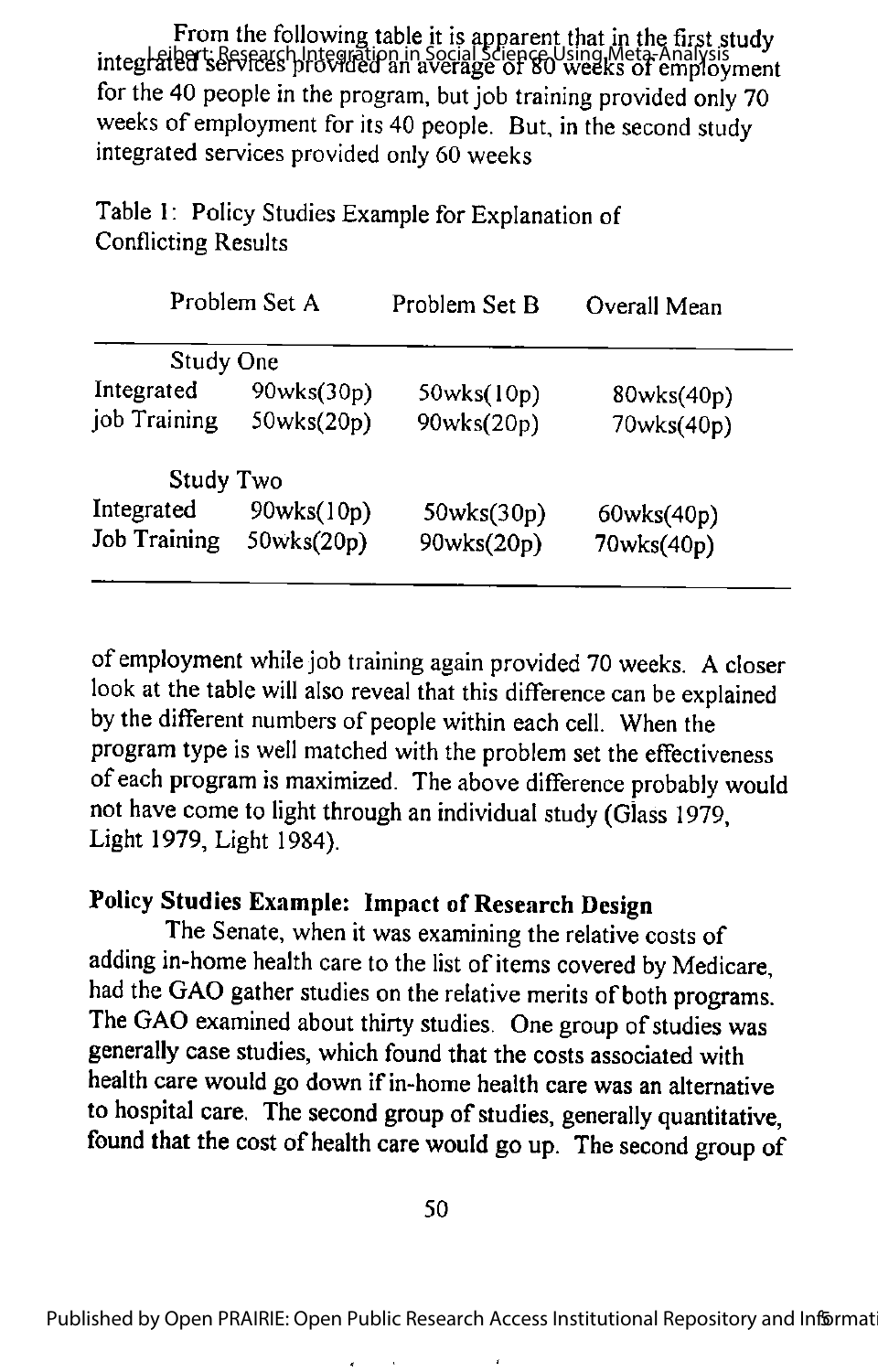studies concluded that individual costs would decline, but that more stactes excreat plains Sociologist, Vol. 9 [1996], Iss. P, Art. 4, Out that more<br>people would avail themselves of the services and therefore the total cost would increase.

The difference between these two groups can be related to the different research designs. The first group of studies focused only on individual costs, which were decreased. On the other hand, the second group had a broader focus and found that while individual costs did decrease there was a large group of people willing to use in-home health care which were unwilling to be hospitalized, and therefore, the total cost would increase (Light 1984).

## Hypothetical Voter Study Example: Interaction Effects

The following is a hypothetical example from the area of voting behavior. Let us suppose that we have been presented with two studies that examined the relationship between party identification and vote decision. Both of these studies have come to approximately the same conclusion; there is a significant relationship between party identification and vote decision, but it is not a particularly strong relationship.

At first we may be tempted to take these two studies as the final proof necessary to lay this question to rest. Our initial examination of these studies does nothing to dissuade us from our first conclusions. Both studies are national studies that looked at voting behavior in presidential and congressional elections and both examine the relationship between the vote decision and party identification. In the first study we note that the definition of party identification used was from Campbell and in the second study the definition used was from V. O. Key. Again, the researcher finds nothing out of line, and if anything, this adds strength to the researchers' argument about the relationship between party identification and vote decision, as the two main conceptualizations of party identification show equivalent results. At this point the researcher may be tempted to write up the results of the literature review.

Were the researcher to go one step farther and look for an interaction between party identification and election type the results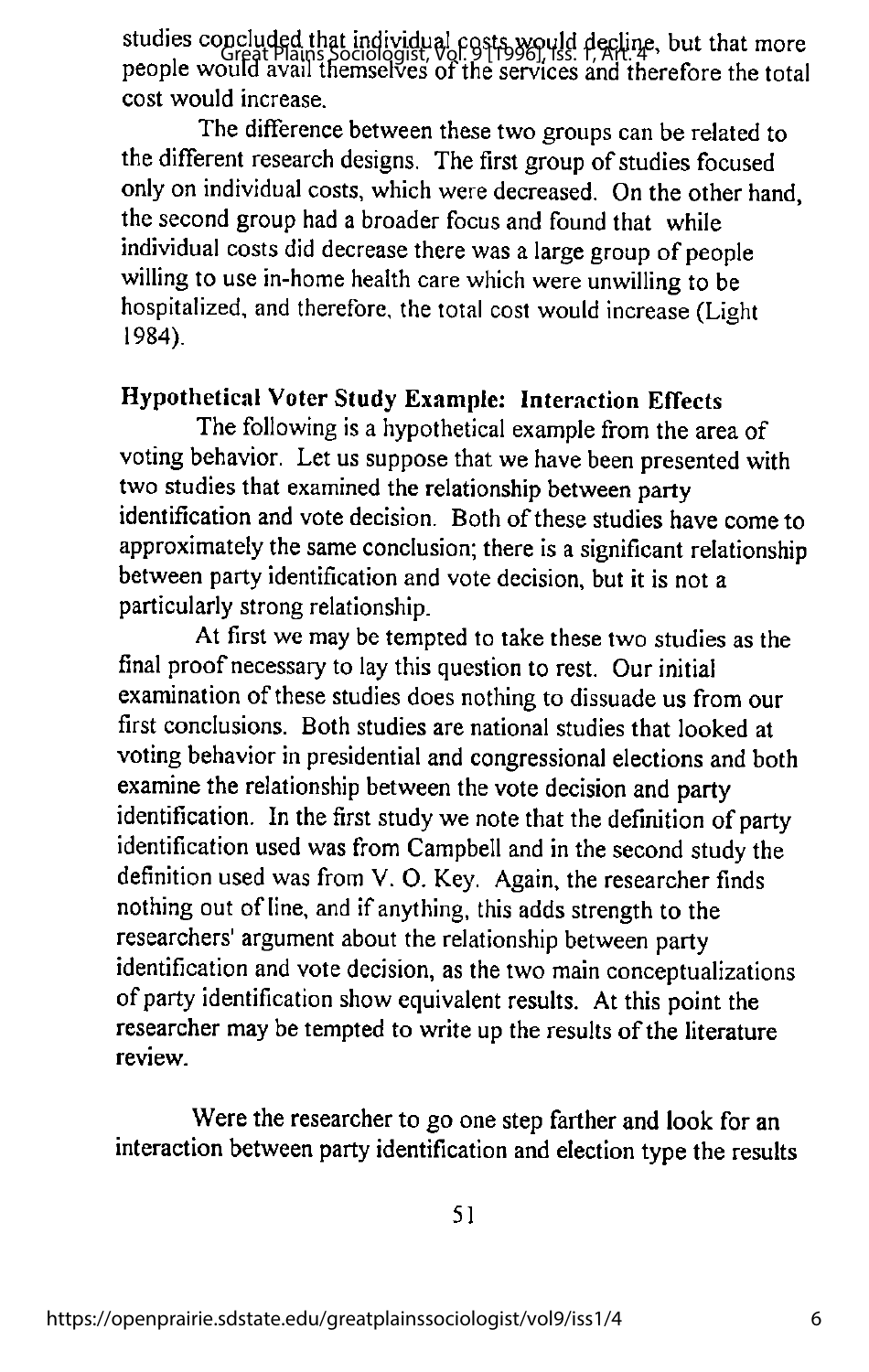would have been interesting. Let's assume that the data appear as **Mourney Leibert: Research Integration in Social Science Using Meta-Analysis**<br>follows:

| Election |     | Presidential Congressional<br>Election | Average |
|----------|-----|----------------------------------------|---------|
| Study 1  | -70 | .30                                    | .50     |
| Study 2  | .35 | .65                                    | .50     |

Table 2: Correlation between Vote and Party Identification by Level of Election: Hypothetical Example

It is now obvious that the relationship between party identification and vote decision is not the simple medium strength relationship that both papers reported. There is more to the relationship that needs to be examined, and explained. This relationship may never have come to light if a simple research synthesis had not been conducted.

If the numbers for study  $#2$  had been reversed the case that party identification is more important in national than regional elections would have been strengthened. And the opposite is true if the numbers for study #1 were reversed. In any case the researcher has learned more than what the two papers reported as their conclusions. From these two examples it should be obvious that the techniques of meta-analysis can be useful in identification of interaction, and that meta-analysis can be used to increase the understanding of previous research.

# Hypothetical Voting Study Example: Explanation of Conflicting Results

In the above hypothetical voting studies, if the results were examined concerning the relationship between party identification and vote decision at different electoral levels, the studies could have been considered to be in conflict. The researcher for the first study may have concluded that the relationship between party identification and voter decision is greater in presidential elections than it is in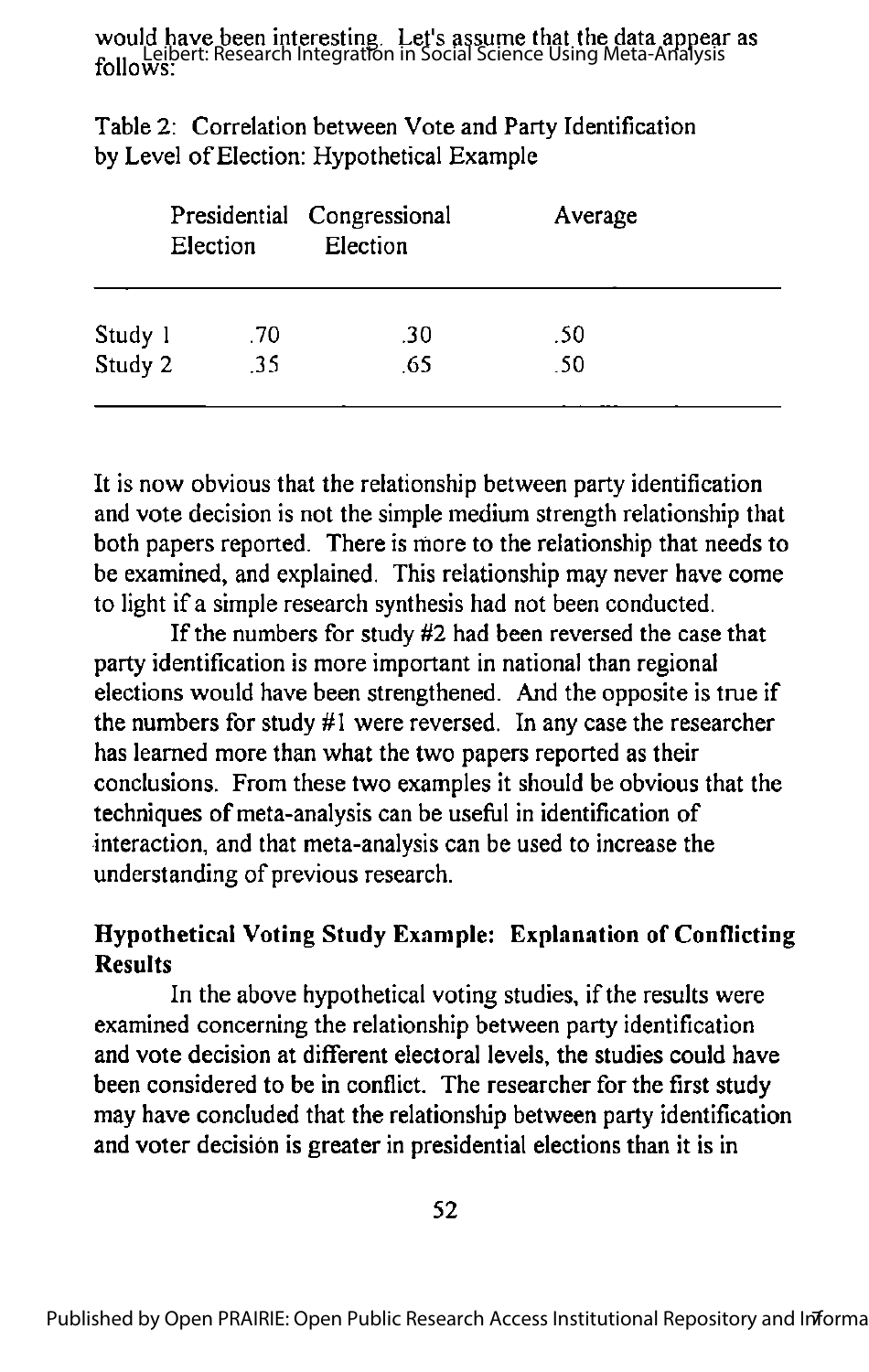congressional elections. But, the researcher of the second study would have objected to this conclusion given the results obtained in the second study. The second researcher may have argued that party identification is more important in congressional elections and has less effect in presidential elections. The traditional literature reviewer would be hard pressed to resolve these differences.

The traditional literature review mayattempt to resolve the conflict by down-grading one of the two studies, or by simply ignoring one of the studies, or by attempting to examine why there are differences. But often literature reviews are conducted by simply examining the conclusions and the reviewer may never have come into contact with the breakdown of the relationship between party identification and election type. In contrast, themeta-analyst could conclude that the differing results may be due to the different conceptualizations and images researchers have of party identification.

The examples show that the use of meta-analysis is able to bring greater understanding to questions of conflicting results. In addition, meta-analysis affords the political scientist the opportunity to understand the problem of conflicting results without resorting to a priori rejection of results.

## Hypothetical Voter Studies Example: Impact of Research Design

Let us assume that we have just been handed two studies from the 1992 election. Both studies examined the relationship between party identification and vote decision. Both of these studies use Campbell's idea of party identification, and are virtually identical on all characteristics except, that they had different research designs. Further it is assumed that there are adequate controls in the two studies. The first study was a panel study and the second study was a cross-sectional study. Each found that therewas a significant relationship between party identification and vote decision, but the first study showed the stronger relationship. It can be argued that the difference between the two studies is due to the different research designs.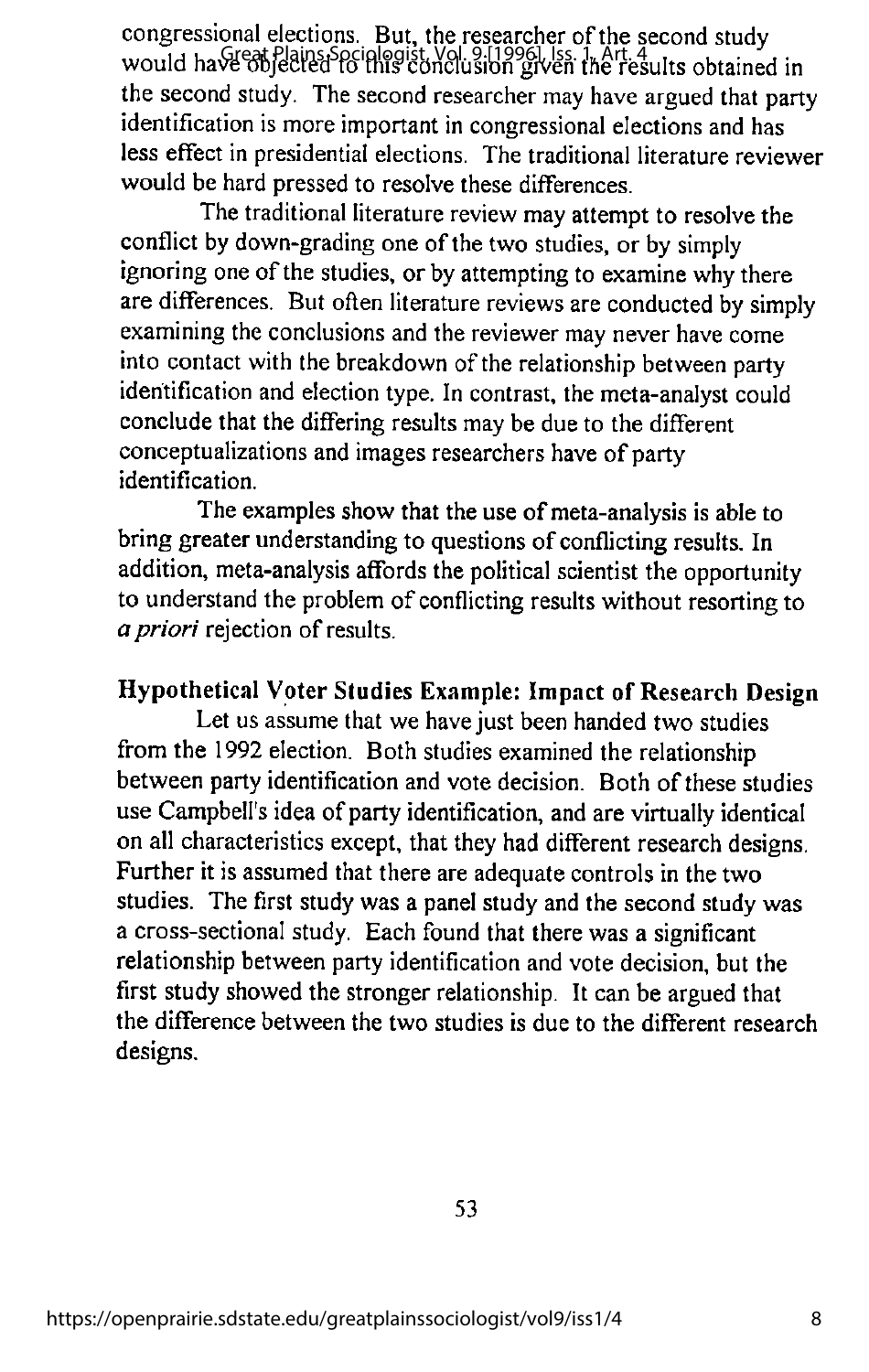## Table 3: Correlation between Party identification and Vote Decision: Leiber**t: Research: http://degration.in Social Science Using Meta-Analysis**

|         | Study 1                 | Study 2 |  |
|---------|-------------------------|---------|--|
| r-Value | $\overline{\mathbf{8}}$ | .0      |  |

# Conclusion

Meta-analysis is a quantitative literature review. Metaanalysis has many advantages aswell as draw backs. Meta-analysis is a tool and the advantages and disadvantages of meta-analysis are partially inherent in the tool, but also reside in the person using the tool. When a hammer is used with care and good intentions it can be a creative tool, but when the same

hammer is used with malice or without care it can become a tool of destruction.

The ability of meta-analysis to identify interactions and to explain conflicting results is, at the present, the most important benefit of the addition of the technique of meta-analysis to the arsenal of the political scientist. Meta-analysis allows the researcher to better assess the current state of the field. Meta-analysis better allows political scientists to see where they have been so there is a better idea of where we should go.

The future of meta-analysis may not be limited to simply being an alternative to the traditional literature review. The meta-analyst can use the technique to examine the effect of the research design upon the results of the study. This would allow researchers to assess the phenomenon without the effects of parallax andwould lead to greater understanding of the actual event. And it is in this area that the future of meta-analysis may unfold (Rubin 1990).

Rubin (1990) argued that the goal of meta-analysis has been wrong. The goal of meta-analysis should not be the synthesis of literature. Rather, the goal of meta-analysis should be to expand the limits of science. Furthermore, meta-analysis is uniquely qualified to do this, in at least one area. The meta-analyst can estimate the effect

54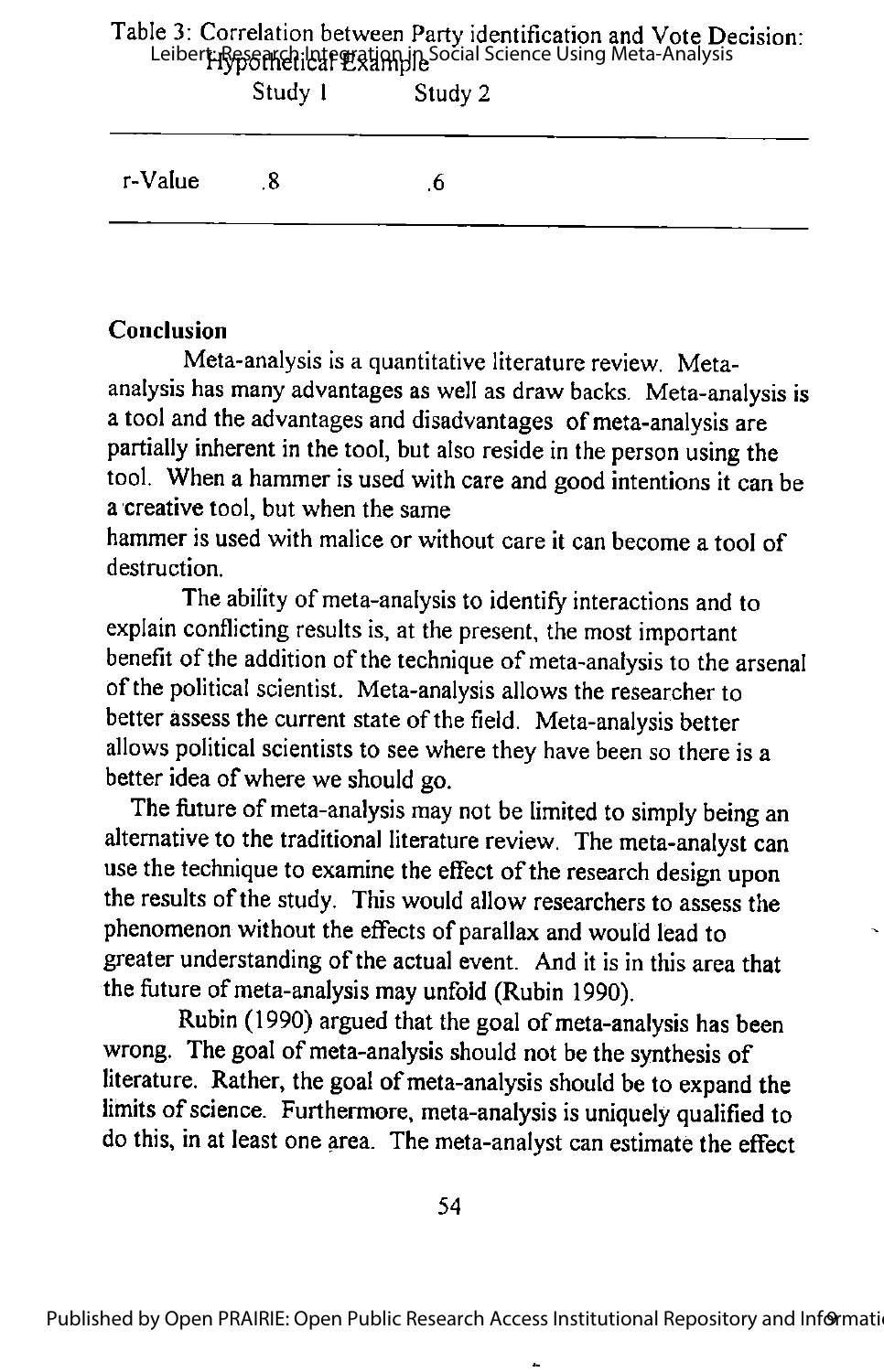that the research design has upon the results, and by extrapolation, The effect of research design could theoretically be eliminated. The researcher would have only the impact of the treatment without any extraneous effects from the research design. This is an area for further examination in meta-analysis, and it would seem to hold great promise for scientific research (Rubin, 1990).

#### References

- Campbell, Angus, Gerald Gurin, and Warren Miller. 1954. The Voter Decides. Evanston; Row, Peterson and Co.
- Campbell, Angus, Philip Converse, Warren E. Miller, and Donald Stokes. 1960. The American Voter. New York; John Wiley and Sons.
- Glass, G.V. 1976. Primary, Secondary, and Meta-analysis of Research. Educational Research. 5:3.
- ----- 1978. In defense of generalization. The Behavioral and Brain Sciences. 3:393.
- ----- 1978. Integrating findings: the Meta-analysis of research. Review of Research in Education. 5:351.
- ----- 1979. Meta-Analysis of Research on the relationship of class-size and achievement. Evaluation and Policy Analysis 1:2.
- Glass G.V., Barry McGraw, and Mary Lee Smith. 1981. Meta-Analvsis in Social Research. Beverly Hills: Sage
- Key, V.O. 1966. The Responsible Electorate. Cambridge: Harvard University Press.
- 1955. A Theory of Critical Elections. Journal of Politics. **-----**17:3.
- Light R.J. 1979. Capitalizing on Variation: How conflicting results can be helpful for policy. Educational Researcher, 9:7-11.
- ----- 1980. Synthesis methods: Some judgement calls that must be made. Evaluation in Education. 4:13-17.
- ----- 1984. Six Evaluation Issues That Synthesis Can Resolve Better Than Single Studies. In Issues in Data Synthesis. Yeaton, William H., Paul M. Wortman (eds.).